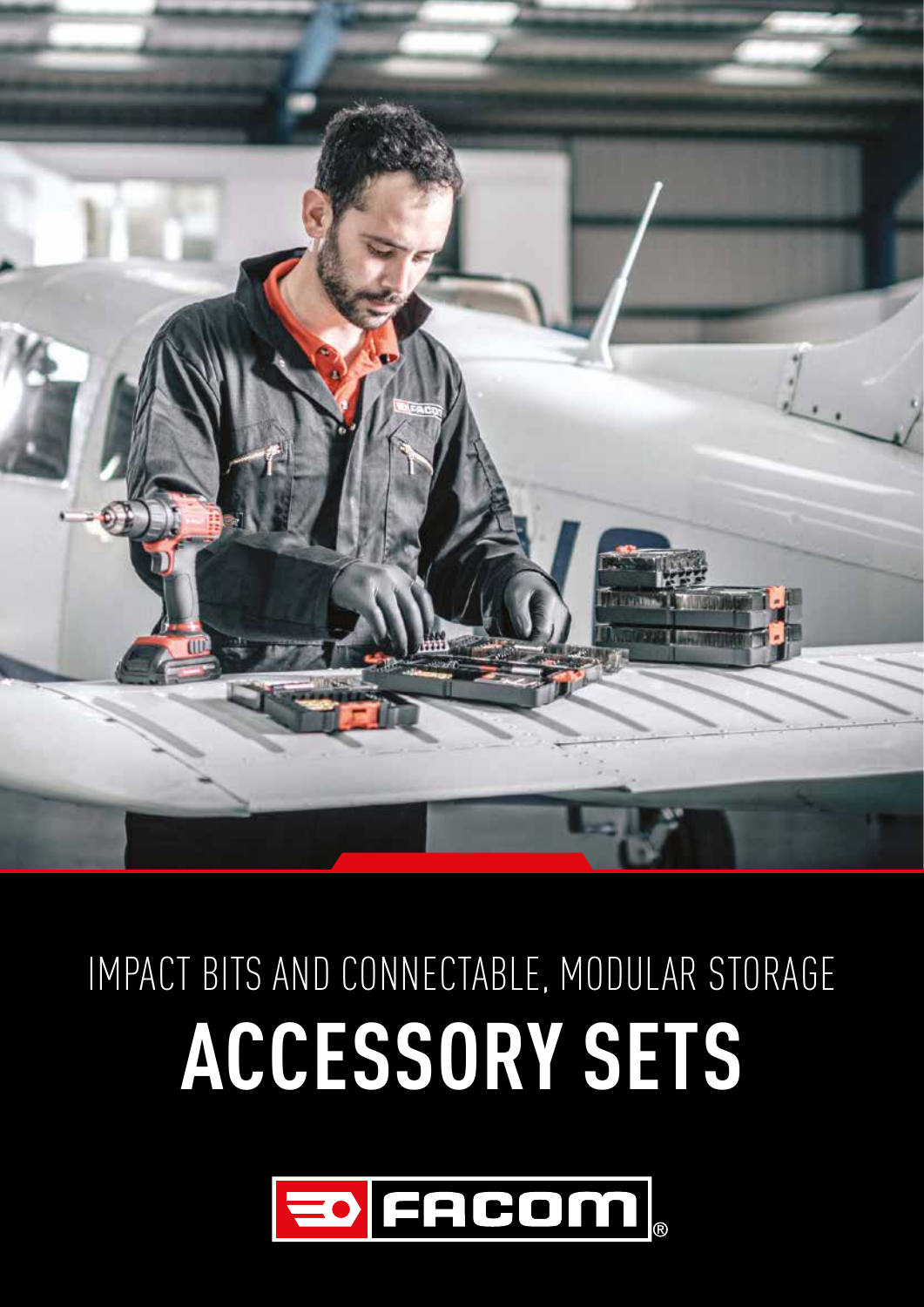# POWER TOO

#### **INNOVATIVE STORAGE SOLUTION**

Introducing the first step in a new series of power tool Accessory Sets which provide protection in a connectable, modular case design. Built to withstand rigorous daily use in automotive, industrial and on site environments, the sets are designed to protect and organise the accessories in the workshop, out on the job or in transit.

This innovative storage solution is stackable and delivers space-saving convenience combined with easy component access.

Each case incorporates a robust tinted lid, giving users visibility of the accessories inside, and includes a new style of bit bar for easy removal and replacement, allowing bits to be locked safely into place when not in use.



### **DUAL TORSION IMPACT BIT RANGE**

The brand new 63mm Dual Torsion impact bit range has been CNC machined to deliver maximum durability, and offers up to 50x longer product life\* than traditional standard bits. This pioneering design ensures reduced breakage and wear in both hard and soft joint applications – protecting both the accessory and the application material.



As part of each set, a Torsion Bit Holder with integrated torsion zone and floating ring magnet ensures secure bit retention and quick release, while increasing the life of 25mm impact bits by up to 50x. The torsion zone flexes to absorb any peaks in torque, preventing the danger of premature breakage.

The new 63mm and 89mm impact bits can be used with a Magnetic Sleeve, which provides outstanding precision, permitting one-handed use, better screw retention and a lower risk of the fastener slipping from the bit driver.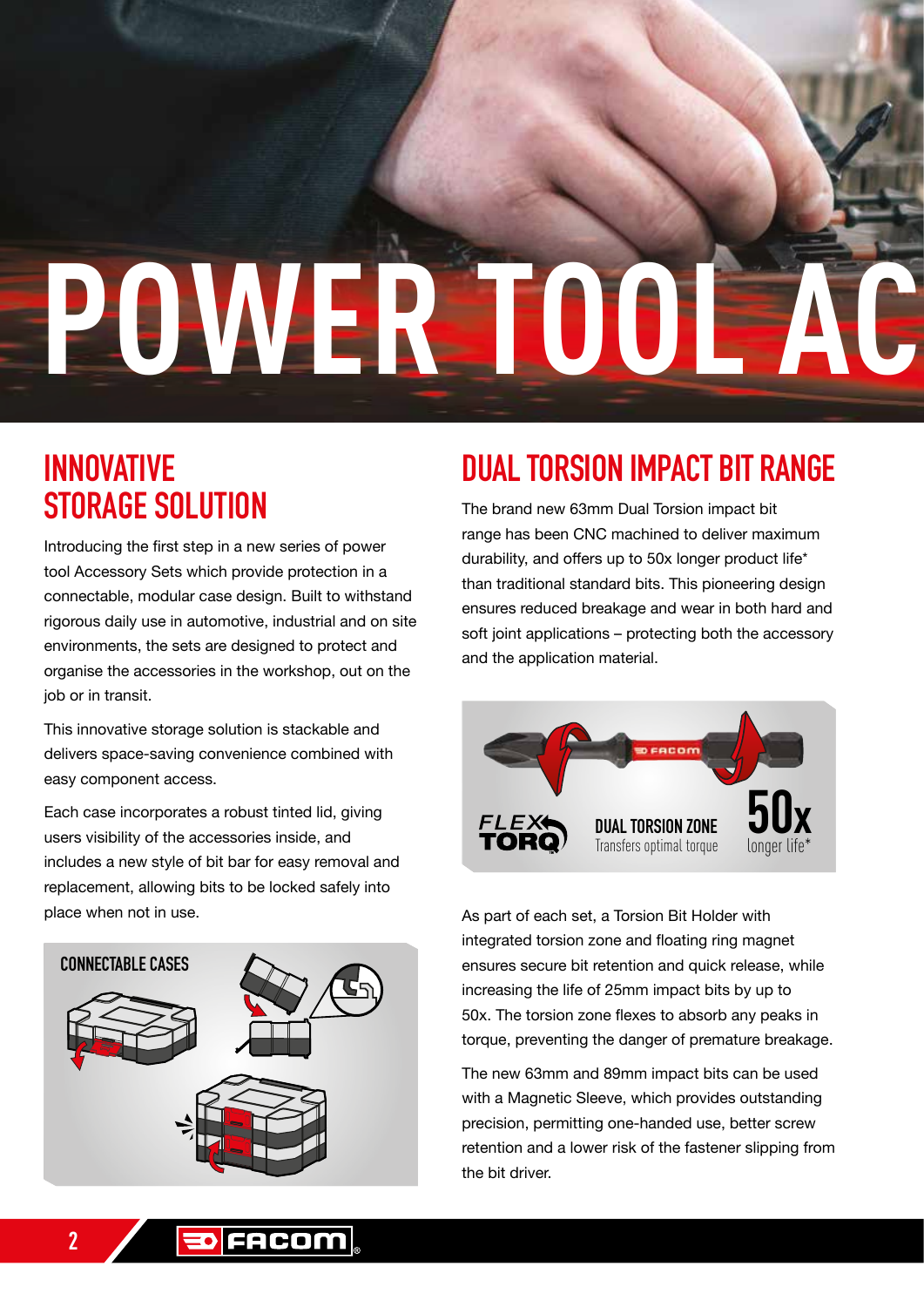# **POWER TOOL ACCESSORY SETS**

#### **IMPACT CLEANABLE MAGNETIC NUT DRIVERS**

These highly practical accessories are ideal for metal workers and can be quickly and effortlessly cleaned by the user to remove any build-up of metal filings and debris – thus ensuring full head fitment within the nut driver and maximum rotational performance.

This excellent fastener retention allows for onehanded usage and minimises the risk of fasteners being dropped or lost. The lobular design reduces stripping damage by driving the fastener on all sides, instead of forcing just the corners to turn. This helps protect both accessory and fastener.



#### **TITANIUM IMPACT READY DRILL BITS**

Specifically engineered for professionals working regularly with alloyed and non-alloyed steels, sheet metal and thin-walled profile material, these drill bits have been designed for optimum productivity and feature a quick-change shank for rapid exchange of accessories.



The reinforced core, which increases in diameter in the direction of the shaft, ensures up to 2x longer life, guaranteeing exceptional durability and fracture stability. Furthermore, their optimised flute geometry ensures that holes are drilled cleanly and accurately. The patented pilot tip features four cutting edges that allow the bits to quickly penetrate and remove material faster.





\*50x longer life versus standard range: 63mm T20 Impact bit on average versus 50mm T20 standard bit in hard joint application.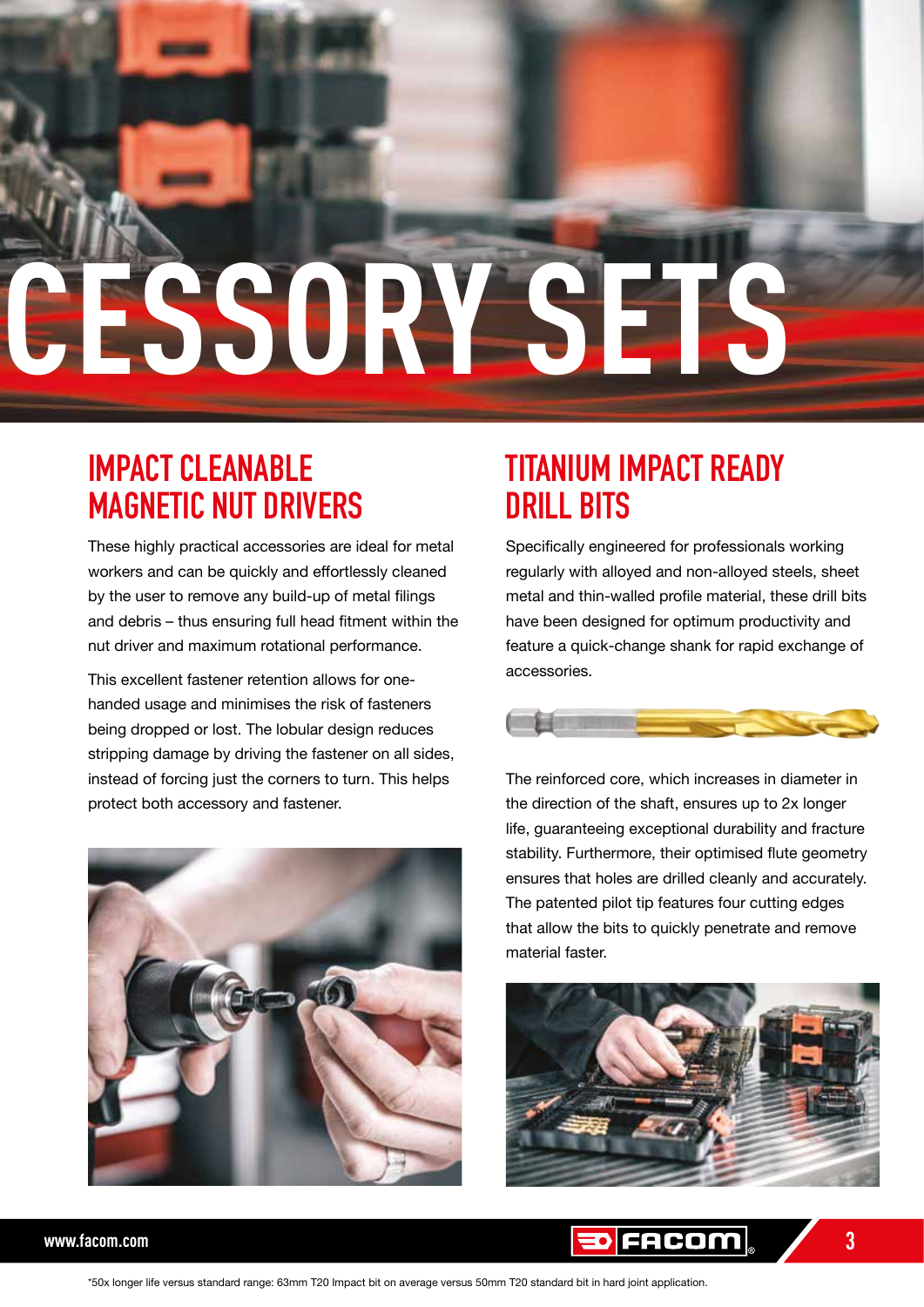#### **ACCESSORY SETS**



#### **EN.1J24PB**

#### **SMALL AUTOMOTIVE MODULAR CASE**

**IDEAL FOR BRAKE PAD CHANGES, BRAKE DISC SCREWS, BRAKE DRUM SCREWS, BODY PANEL SCREWS AND UNDER CAR PROTECTION PANELS**

The small automotive modular case includes 23 bits as well as a Torsion Bit Holder and connects with both small and medium toughcases.

- 14 x 25mm bits
- 4 x 63mm bits
- 5 x metal drilling bits
- 1 x Torsion Bit Holder





| PC COUNT              | 25MM                                                                         | 63MM               | IMPACT TITANIUM METAL DRILLING BITS (HEX SHANK) | TORSION BIT HOLDER |
|-----------------------|------------------------------------------------------------------------------|--------------------|-------------------------------------------------|--------------------|
| $\overline{a}$<br>-44 | HEX 3. HEX 4. HEX 5. HEX 6. HEX 7 X2. HEX 8. T10. T15. T20 X2. T25. T30. T40 | T20, T25, T30, T40 | 4MM, 4.2MM, 5MM, 6MM, 7MM                       | 92MM               |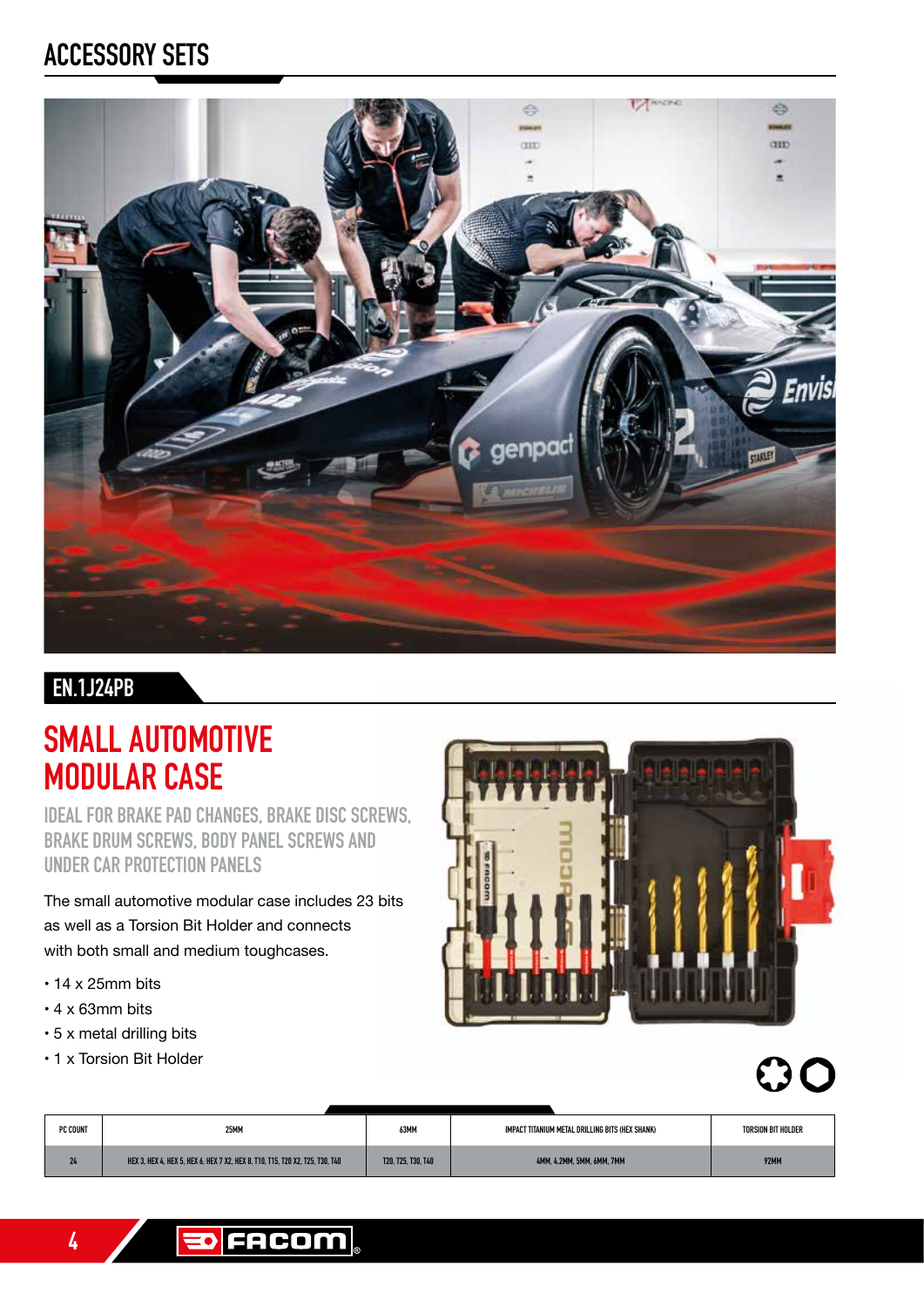#### **EN.1J50PB**

#### **MEDIUM AUTOMOTIVE MODULAR CASE**

**IDEAL FOR BRAKE PAD CHANGES, BRAKE DISC SCREWS, BRAKE DRUM SCREWS, BODY PANEL SCREWS AND UNDER CAR PROTECTION PANELS**

The medium automotive modular case includes a wide range of bits and accessories and also includes a small bulk storage box for the 25mm bits.

- 31 x 25mm bits
- 9 x 63mm bits
- 5 x metal drilling bits
- 3 x Impact Cleanable Nut Drivers
- 2 x Torsion Bit Holders



| PC COUNT | 25MM                                                                                                                                                   | 63MM                                                   | IMPACT TITANIUM METAL DRILLING BITS (HEX SHANK) | CLEANABLE NUT DRIVER:  | TORSION BIT HOLDER |
|----------|--------------------------------------------------------------------------------------------------------------------------------------------------------|--------------------------------------------------------|-------------------------------------------------|------------------------|--------------------|
| 50       | HEX 3. HEX 4. HEX 5. HEX 6. HEX 7 X2. HEX 8. PH1. PH2. PH3. PZ1. PZ2 X2. PZ3.<br>T10 X2, T15, T20 X11, T25, T30, T40, CONTAINS SMALL BULK STORAGE CASE | HEX 4. HEX 5. HEX 6. HEX 7.<br>T15, T20, T25, T30, T40 | 4MM. 4.2MM. 5MM. 6MM. 7MM                       | <b>8MM, 10MM, 13MM</b> | <b>92MM. 152MM</b> |

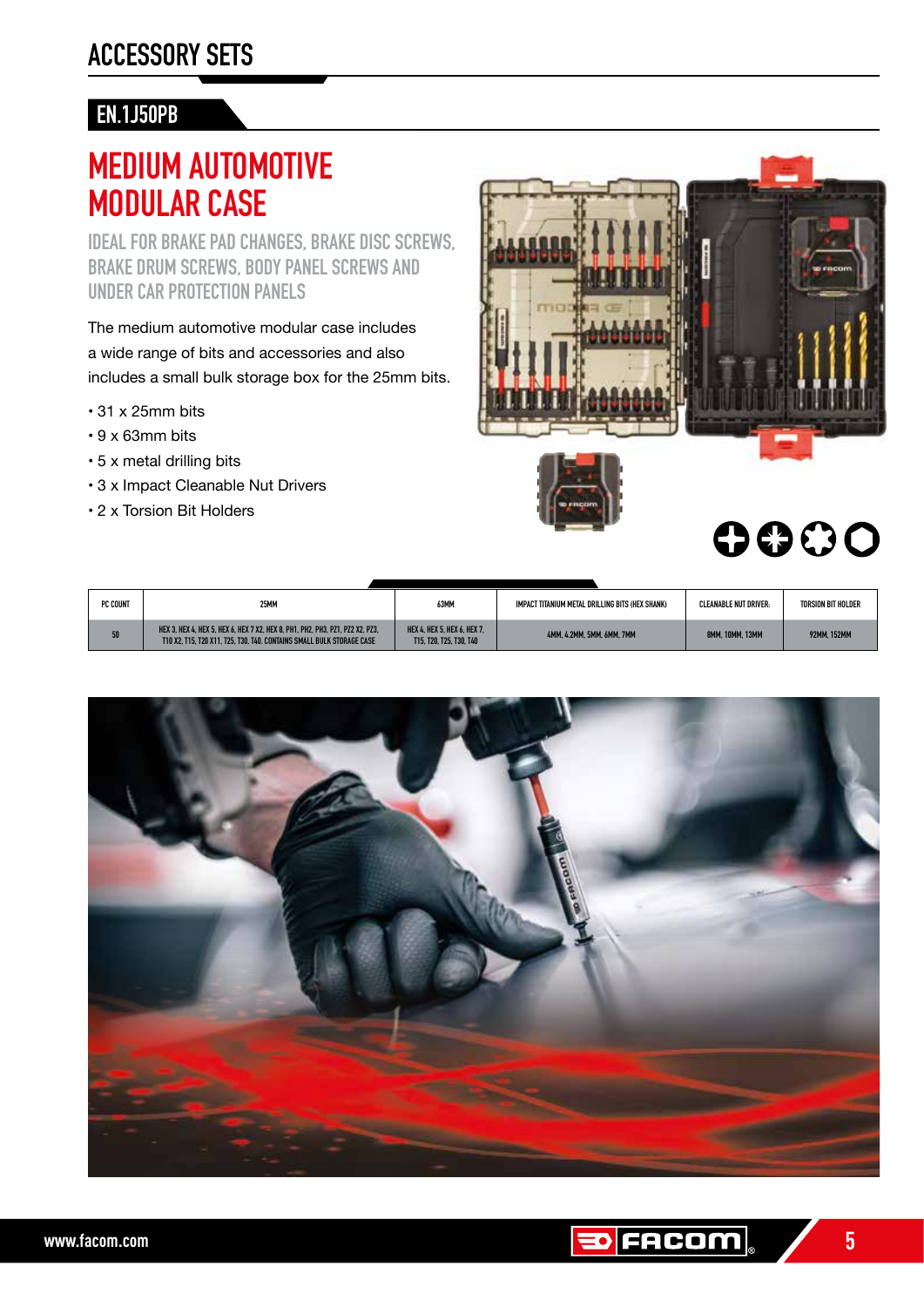#### **ACCESSORY SETS**



#### **EN.1J30PB**

#### **INDUSTRIAL MODULAR CASE**

**PERFECT FOR INDUSTRIAL MACHINERY SERVICING, ELEVATOR SERVICING AND GENERAL MAINTENANCE.**

Fully compatible with the rest of the cases in the range, the contents have been specially selected for industrial users.

- 21 x 25mm bits
- 5 x 63mm bits
- 3 x Impact Cleanable Nut Drivers
- 1 x Torsion Bit Holder



## $\bullet$ 0000

| PC COUNT | 25MM                                                                                                              | 63MM                               | CLEANABLE NUT DRIVER | TORSION BIT HOLDER |
|----------|-------------------------------------------------------------------------------------------------------------------|------------------------------------|----------------------|--------------------|
| 30       | HEX 3. HEX 4. HEX 5. HEX 6. HEX 8. HEX 10. PH1. PH2. PZ1. PZ2 X3. PZ3.<br>SL5.5, T10, T15, T20 X2, T25, T30, T40, | HEX 4. HEX 5. HEX 6. HEX 8. HEX 10 | 8MM, 10MM, 13MM      | 92MN               |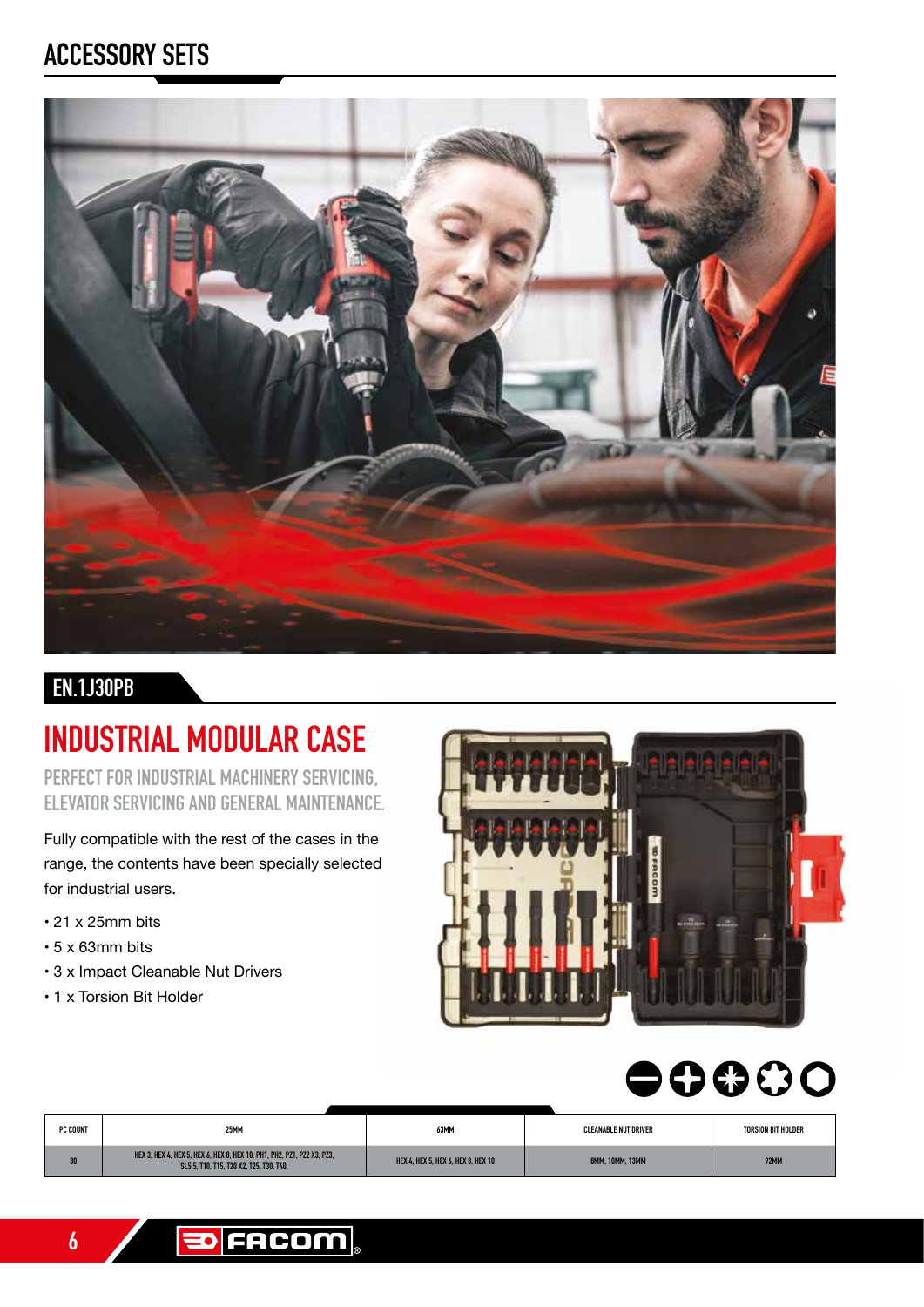#### **EN.1J40PB**

#### **RETAIL SMALL MODULAR CASE**

**PERFECT FOR METAL FRAMING, HVAC, ELECTRICAL AND PLUMBING INDUSTRIES AND APPLICATIONS SUCH AS DECKING, FRAMING, DRYWALL OR CABINET-MAKING.**

Includes bits and accessories selected for a wide range of applications.

- 28 x 25mm bits
- 7 x 63mm bits
- 2 x 89mm bits
- 2 x Impact Cleanable Nut Drivers
- 1 x Torsion Bit Holders



### 0000

| PC COUNT | <b>25MM</b>                                                                                                 | 63MM                    | 89MM           | <b>CLEANABLE NUT DRIVER:</b> | <b>TORSION BIT HOLDER</b> |
|----------|-------------------------------------------------------------------------------------------------------------|-------------------------|----------------|------------------------------|---------------------------|
| 4U       | HEX 5 X2. HEX 6 X2. HEX 7 X3. PH1 X2. PH2 X3. PH3 X2.<br>PZ1. PZ2 X5. PZ3. T10. T15. T20 X2. T25. T30. T40. | PZ2 X3. T20 X2. T25 X2. | <b>PH2 X2.</b> | 8MM, 10MM.                   | <b>92MM.</b>              |